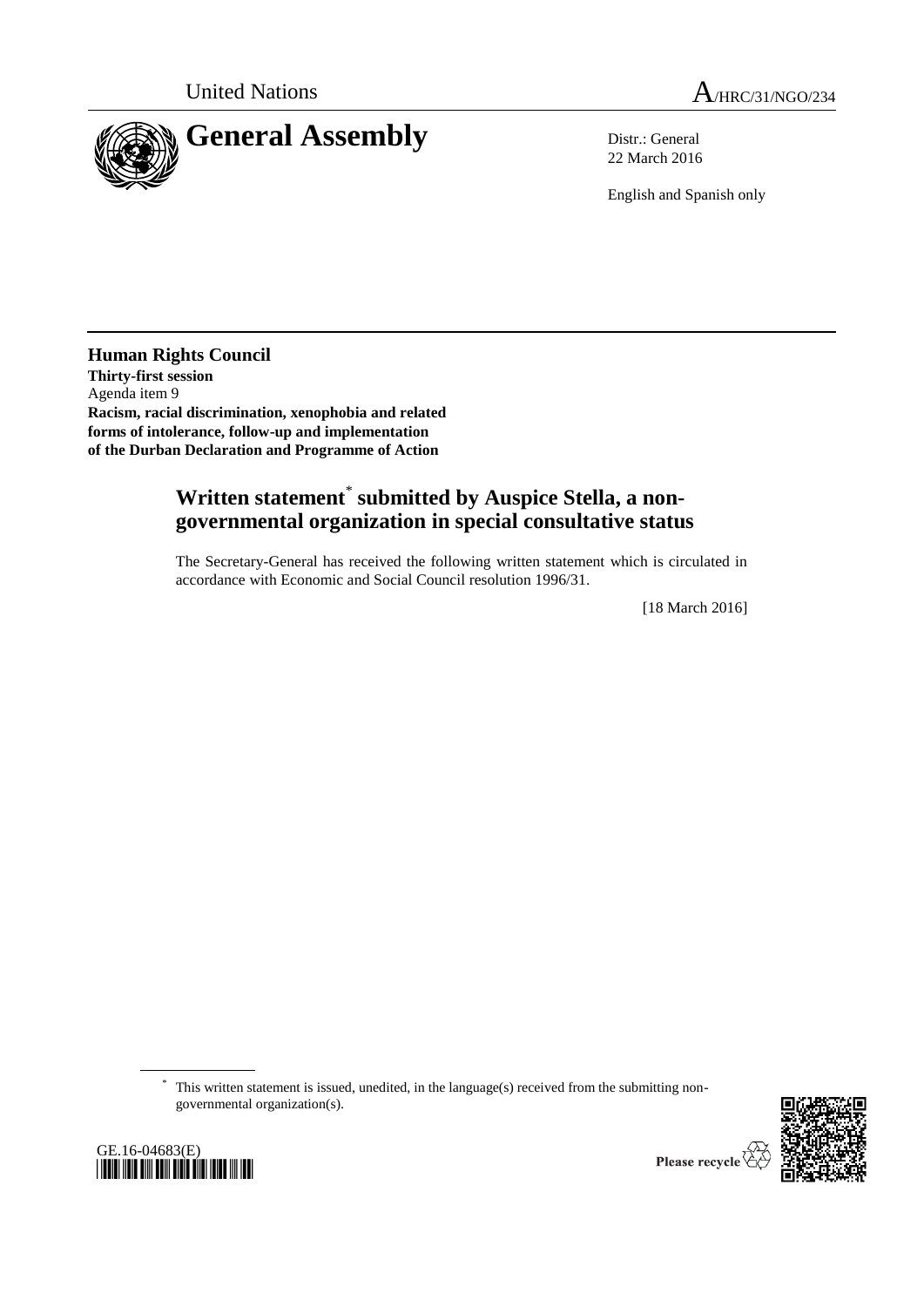## **Xenophobia, Racism and Related Forms of Intolerance Against the Mapuche People of Chile**

Auspice Stella in conjunction with Mapuche Human Rights Commission, Mapuche International Link and Juan Paillalef Community wish to commend the broad body of work achieved by the United Nations, member states and other stakeholders, in the promotion and protection of all human, civil, political rights and freedoms on the occasion of the 50th anniversary of the adoption of the ICCPR and the ICESCR.

Such Instruments have laid the foundations of good governance which underpin the attainment of the highest possible standards of democracy, thus providing the opportunity for equality, peace and freedom for all, regardless of age, status, class, gender, ethnic or national origin, political or religious persuasion.

Following the International Day of Zero Discrimination 2016, we reaffirm our commitment to the elimination of discrimination in all its manifestations, in consensus with the global fraternity toward attainment of the highest standard of human, civil and political rights and equity for all.

However, we lament that member states fail to maintain compliance with them, thus limiting the capacity for the realization of the provision of rights and freedoms for all humanity. These failures, result in protracted inequalities perpetrated in the lives of global citizens, in particular for the most vulnerable sectors of society.

Indigenous peoples continue to suffer inequality, injustice, and discrimination, resulting in violence and breach of human, civil, political and territorial rights as a result of this failure to honor rightful obligations. Non-compliance must be conclusively addressed with genuine political will to induce an unequivocal end to these commonplace, unethical malpractices.

Manifest, is a profound lack of respect for freedom of belief and spirituality of indigenous peoples. Mapuche spokespersons' consistently denounce the discriminate desecration of holy sites and their rewes (altars) throughout the Mapuche ancestral territory Wallmapu, encompassing all territory south of the Bio Bio River, Chile and Colorado and Salado rivers, Argentina to the southern tip of Latin America.

February 28, 2016, unidentified individuals set fire to the guillatuwe (ceremonial site) of Ranquilco community, Collipulli, Araucanía, Chile.

December 31, 2015, anonymous persons destroyed a rewe located in the Entuco and Curiqueo Queupumil communities, Huichahue region, Padres Las Casas commune, Araucanía, Chile.

October 13, 2015 the Wentelolen community, adjacent to the Forestry Mininco and Forestal Arauco estates, reported that their rewe had been destroyed by GOPE (Police Special Operations Group).

June 27, 2015 the communities of Vicente Reinahuel and Painepe denounced the destruction of their sacred site, the burning of a rewe and burial of its remains using an industrial digger, after police enforced compliance with a court action brought by the Agricultural Society and Forestal Las Vertientes. These are just some examples of commonplace, targeted destruction of sites of Mapuche religious significance.

We deplore the fact that the Chilean authorities have not taken steps to prevent this type of sacrilegious vandalism.

The Mapuche Nation, continue suffering daily, the consequences of states failure to comply with such instruments; based on their ethnic heritage, Mapuche are subject to discrimination, manifesting as a policy of violent repression and deprivation of fundamental rights and freedoms as enshrined in international instruments and law including regards treaty obligations by Chile, relating to their duty to respect the principle, Pacta Sunt Survanda.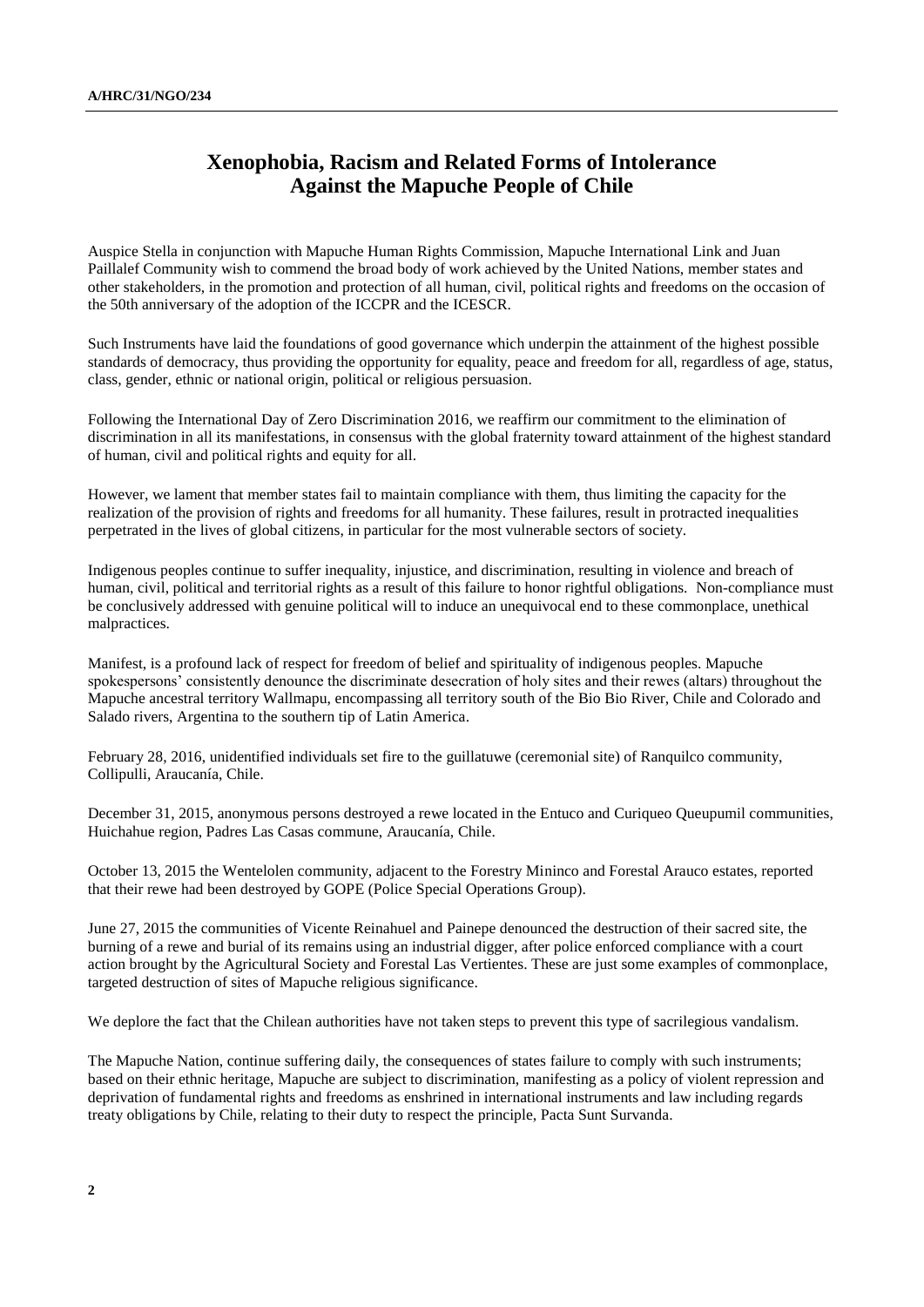Political persecution against Mapuche leaders has been repeatedly denounced in this UN forum. Military police and intelligence services Planting of manufactured evidence to convict Mapuche leaders is notoriously commonplace and recently Chileans courts have acknowledged such, ordering the release without charge of hundreds of Mapuche leaders due to lack of evidence.

Today reference to the existence of violation of historical treaties, between the Mapuche Nation, Spain and Chile is covertly prohibited. Mapuche lawyer Jose Lincoqueo initiated legal action against the Chilean state, within the Supreme Court, due to their violation of the border treaty of Quillen of January 6, 1641, subsequently ratified in at least 28 bilateral treaties with Spain and later Chile.

Lincoqueo's office was later raided, his files and computers confiscated, he was blackmailed and received death threats. As a consequence of these State actions he was prevented from exercising his profession. 14 April 2011, he was arbitrarily incarcerated, accused of "illegal exercise of profession" and "contempt of the law" suffering further indignity of being subjected to "psychiatric examination" for publically and legally asserting the legal validity of historic treaties.

In a similar case Werken (Mapuche authority) Cristian Jimenez Painefilo, a Mapuche teacher, having given an interview outlining the aforementioned treaties; Later on 10 July 2015 the oral court of Temuco passed a sentence of 10 years and one day, for a crime that he did not commit in the absence of any tangible evidence.

Democratic freedom of expression is equally suppressed for non-indigenous Mapuche supporters. Chilean Felipe Duran Ibáñez, a freelance photojournalist, was arrested and prosecuted under the 'law of gun control' on September 22, 2015 in Temuco. Despite lack of credibility of the allegations he remains incarcerated. Civil society interpreted this sentence as an act of retaliation intended to prevent the documentation and publication of images depicting repression and violation of Mapuche human rights.

Mapuche communities live under conditions of intensive, disproportionate and unsolicited occupation under Chilean military police forces. The Chilean State deploys not only ordinary police personnel but additionally highly specialized military police agents such as GOPE and DIPOLCAR.

GOPE and the DIPOLCAR are strategically employed to extinguish democratic Mapuche dissent, a method previously employed under the former Pinochet dictatorship. DIPOLCAR are used specifically to gather special intelligence using advanced interrogation techniques. In Chile today these agencies are used to affect the normal daily lives of Mapuche civilians. GOPE are deployed in order to exact indiscriminate excessive physical force against innocent Mapuche civilians techniques normally reserved for application during extra-ordinary circumstances of war or counter terrorism activities.

As a result of these routine practices numerous Mapuche communities live under 24 hour surveillance and military police occupation and are thus induced into living a daily existence of fear, threat, intimidation and reprisals, with countless physical assaults upon Mapuche individuals by them.

The practice of free and informed prior consent rarely takes place in Chile in relation to Mapuche communities. National and multi-national corporation's activities are implemented without this requirement, sanctioned, protected and supported by the Chilean State which supplies the aforementioned armed forces to control and limit any democratic resistance of Mapuche consensus within their ancestral territory.

Chile fails to comply with the internationally accepted consensus on the guidelines for Business and Human Rights, contrary to claims made by the Chilean foreign minister during this session.

March 9, 2016 militarised police officials blocked the route between Tirúa and Lumaco actively preventing Chilean 'National Human Rights Institute' (NHRI) officials from gathering testimonies of eight Mapuche that on February 10, 2016 been subjected to torture and abuse by the Police Special Operations Group (GOPE) and (DIPOLCAR) in Choque. The Mapuche community land is adjacent to 'Forestry Mininco Company', and patrolled by military policeforces.